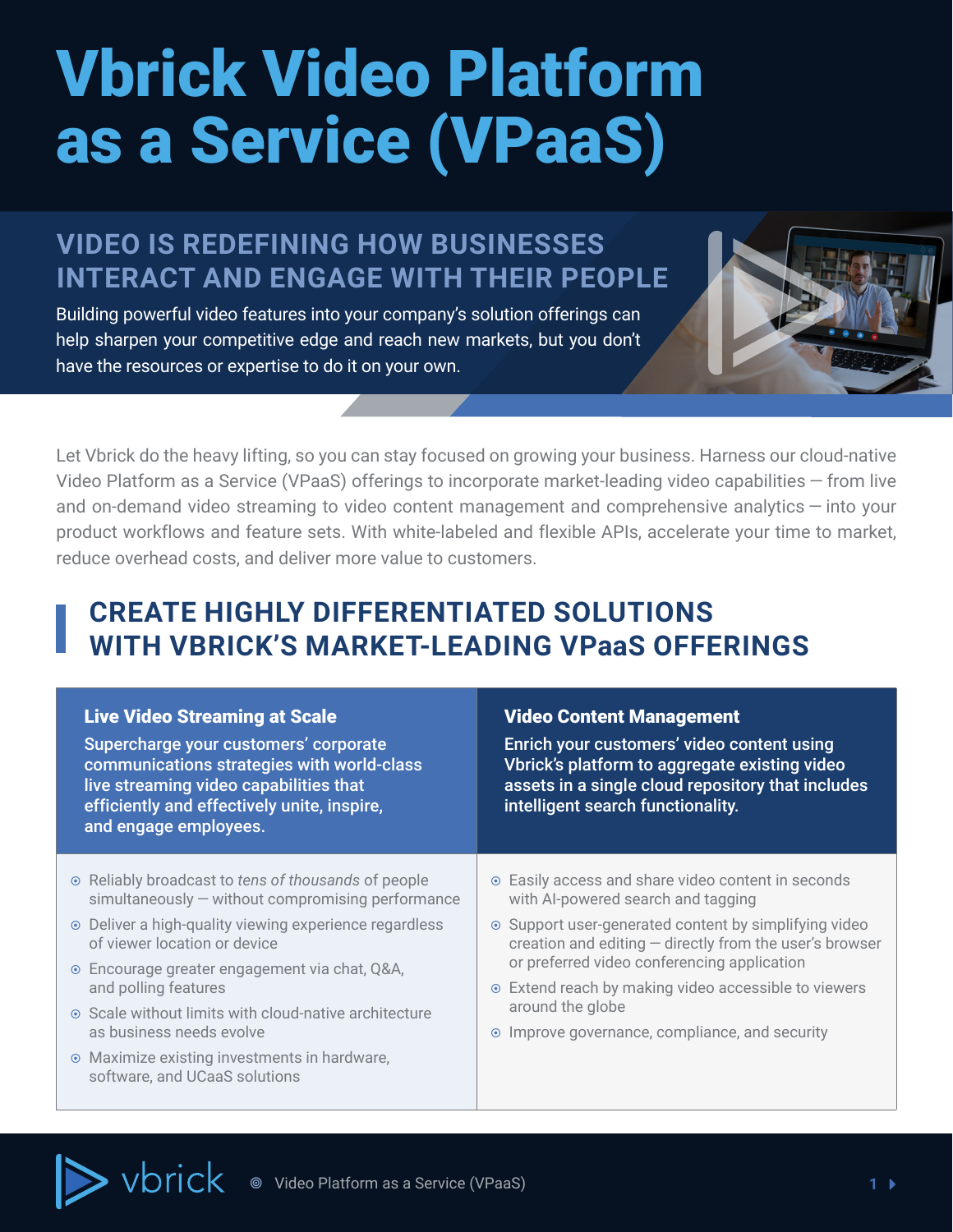### <span id="page-1-0"></span>Video Enrichment

Utilize enhanced search capability to find and locate specific people or video content across all video assets to improve productivity and sharing and increase return on video investments.

- ⊙ Automatically tag users to know who is in a video and where they appear in the timeline
- ⊙ Search people and transcripts in one integrated experience
- ¤ Identify who is in a video and what is being said to help viewers get more out of the viewing experience
- $\odot$  Use transcripts to power closed captions on your hosted videos
- ¤ Translate and transcribe video into 48+ languages in real time

| <b>Video Distribution</b>                                                                                                                                                                                                                                                                                                                                                                                                                                | <b>Architecture and Security</b>                                                                                                                                                                                                                                                                                                                                                                                                                                                                                                                              |
|----------------------------------------------------------------------------------------------------------------------------------------------------------------------------------------------------------------------------------------------------------------------------------------------------------------------------------------------------------------------------------------------------------------------------------------------------------|---------------------------------------------------------------------------------------------------------------------------------------------------------------------------------------------------------------------------------------------------------------------------------------------------------------------------------------------------------------------------------------------------------------------------------------------------------------------------------------------------------------------------------------------------------------|
| Tap into the best built-in enterprise content                                                                                                                                                                                                                                                                                                                                                                                                            | Mitigate common customer objections and                                                                                                                                                                                                                                                                                                                                                                                                                                                                                                                       |
| delivery network (eCDN) on the market to                                                                                                                                                                                                                                                                                                                                                                                                                 | hurdles to enterprise video adoption around                                                                                                                                                                                                                                                                                                                                                                                                                                                                                                                   |
| provide exceptional video experiences -                                                                                                                                                                                                                                                                                                                                                                                                                  | governance and compliance and meet the                                                                                                                                                                                                                                                                                                                                                                                                                                                                                                                        |
| to every viewer, every time.                                                                                                                                                                                                                                                                                                                                                                                                                             | highest enterprise security standards.                                                                                                                                                                                                                                                                                                                                                                                                                                                                                                                        |
| ⊙ Help customers overcome network bottlenecks<br>through flexible, decentralized options<br>⊙ Utilize our portfolio of distribution tools, including<br>edge caching, peer-assisted or peer-to-peer, or<br>multicast options, to fit the needs of any network<br>⊙ Optimize customers' existing network investments<br>with our robust architecture that maximizes the<br>user experience                                                                | ⊙ Deliver security at enterprise scale including SOC 2<br>and GDPR compliance, secured eCDN streaming,<br>comprehensive auditing, and FedRAMP certification<br>$\odot$ Encrypt and protect all video content $-$ in both<br>"at rest" and "in transit" phases<br>⊙ Tightly integrate with organizational policies,<br>permissions, and network requirements to provide<br>security assurance with end-to-end governance:<br>· Multi-layered role-based security<br>· Fine-grained access controls<br>• User activity auditing<br>· Versatile SSO integrations |
| <b>Video Analytics</b>                                                                                                                                                                                                                                                                                                                                                                                                                                   | <b>Integrations</b>                                                                                                                                                                                                                                                                                                                                                                                                                                                                                                                                           |
| Infuse rich video analytics into your                                                                                                                                                                                                                                                                                                                                                                                                                    | Future-proof your product offerings and                                                                                                                                                                                                                                                                                                                                                                                                                                                                                                                       |
| products to deliver deeper customer                                                                                                                                                                                                                                                                                                                                                                                                                      | deliver maximum flexibility to support                                                                                                                                                                                                                                                                                                                                                                                                                                                                                                                        |
| insights and satisfaction.                                                                                                                                                                                                                                                                                                                                                                                                                               | customer growth and change.                                                                                                                                                                                                                                                                                                                                                                                                                                                                                                                                   |
| • Surface experience and engagement trends for both<br>live video events and video on demand so customers<br>can see how viewers are engaging with content<br>• Help customers understand viewing time, drop off,<br>and completion rates<br>⊙ Provide insights into the quality of the video<br>experience to resolve issues before they arise<br>• Drive informed decision-making and ensure customers<br>are getting the most out of enterprise video | ⊙ Enable full integration with all leading video<br>conferencing solutions, so customers can continue<br>using Zoom, Microsoft Teams, or Webex<br>• Enhance the capture, enrichment, and storage of<br>the video content your customers are producing<br>⊙ Secure and simplify the delivery of video content<br>by embedding it on external websites, intranets,<br>social platforms, third-party sites, and applications                                                                                                                                     |